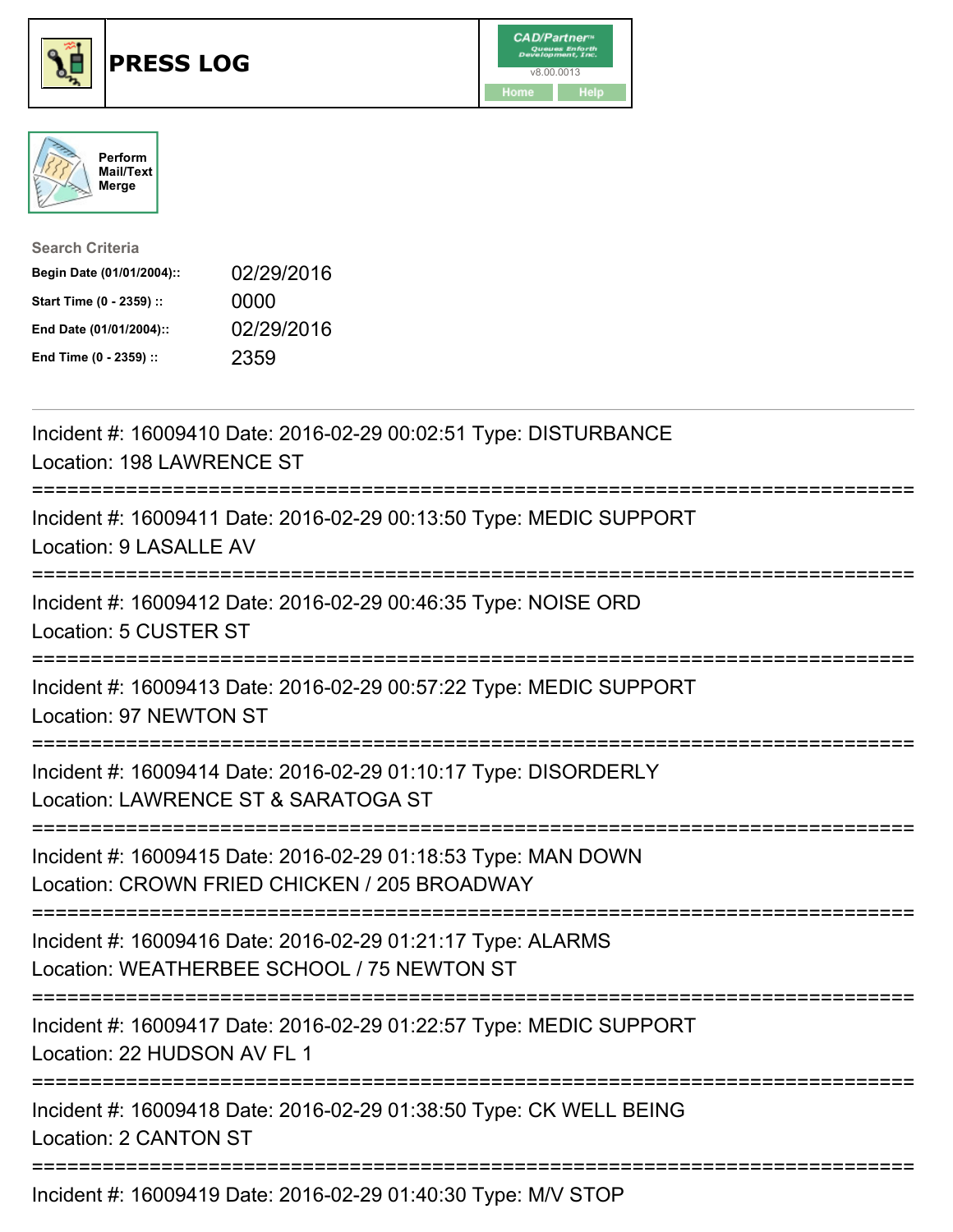| Location: SAM'S FOOD STORE / 389 BROADWAY                                                                                  |
|----------------------------------------------------------------------------------------------------------------------------|
| Incident #: 16009420 Date: 2016-02-29 01:47:31 Type: M/V STOP<br>Location: FRANKLIN ST & TREMONT ST                        |
| :===================<br>Incident #: 16009421 Date: 2016-02-29 01:58:19 Type: SHOTS FIRED<br>Location: 80 HOLLY ST          |
| Incident #: 16009422 Date: 2016-02-29 01:58:38 Type: DOMESTIC/PROG<br>Location: 279 PARK ST FL 3                           |
| Incident #: 16009424 Date: 2016-02-29 02:09:00 Type: M/V STOP<br>Location: HOLLY ST & BROADWAY                             |
| Incident #: 16009423 Date: 2016-02-29 02:15:40 Type: M/V STOP<br>Location: S BROADWAY & WOLCOTT                            |
| Incident #: 16009425 Date: 2016-02-29 02:22:19 Type: AUTO ACC/NO PI<br><b>Location: WATER ST</b>                           |
| Incident #: 16009426 Date: 2016-02-29 02:41:32 Type: ALARMS<br>Location: PUEBLO SUPERMARKET / 309 PARK ST                  |
| Incident #: 16009427 Date: 2016-02-29 02:58:35 Type: M/V STOP<br>Location: MERRIMACK ST & S BROADWAY                       |
| ==============================<br>Incident #: 16009428 Date: 2016-02-29 03:04:04 Type: DRUG VIO<br>Location: 38 CYPRESS ST |
| Incident #: 16009429 Date: 2016-02-29 03:06:06 Type: B&E/PROG<br>Location: 42 EXETER ST # FL 2                             |
| Incident #: 16009430 Date: 2016-02-29 03:19:15 Type: UNKNOWN PROB<br>Location: 34 DOYLE ST                                 |
| =====================<br>Incident #: 16009431 Date: 2016-02-29 03:33:34 Type: SUS PERS/MV<br>Location: 214 PROSPECT ST     |
| Incident #: 16009432 Date: 2016-02-29 03:39:36 Type: SHOTS FIRED<br>Location: 309 PROSPECT ST                              |
| Incident #: 16009433 Date: 2016-02-29 04:13:30 Type: ALARMS                                                                |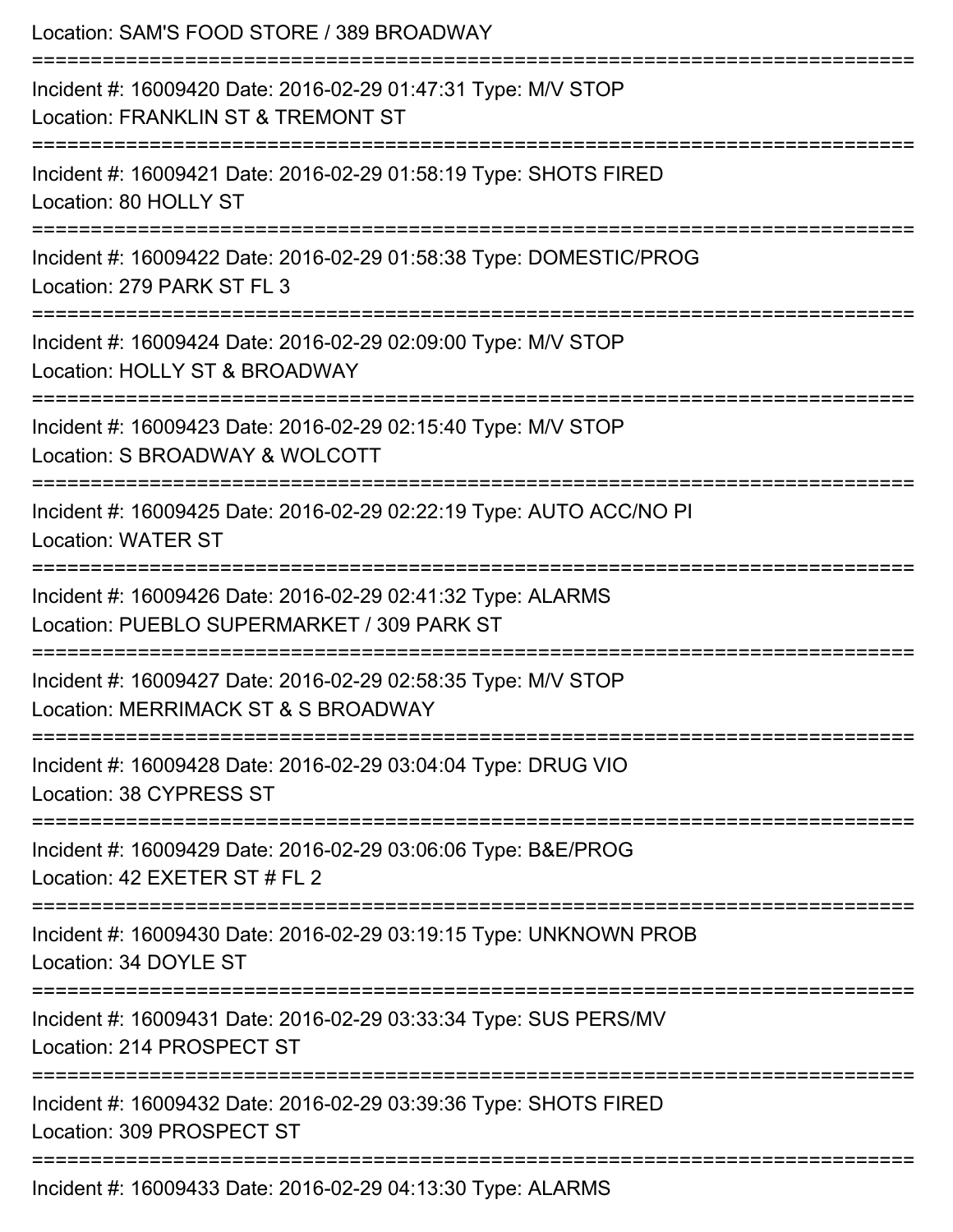=========================================================================== Incident #: 16009434 Date: 2016-02-29 04:45:50 Type: DOMESTIC/PAST Location: 163 SALEM ST =========================================================================== Incident #: 16009435 Date: 2016-02-29 06:07:38 Type: INVESTIGATION Location: LAWRENCE POLICE DEPARTMENT / 90 LOWELL ST =========================================================================== Incident #: 16009436 Date: 2016-02-29 06:32:47 Type: M/V STOP Location: AMESBURY ST & COMMON ST =========================================================================== Incident #: 16009437 Date: 2016-02-29 06:41:47 Type: DISTURBANCE Location: 98 CAMBRIDGE ST FL 2 =========================================================================== Incident #: 16009438 Date: 2016-02-29 06:46:09 Type: M/V STOP Location: HAMPSHIRE ST & MYRTLE ST =========================================================================== Incident #: 16009439 Date: 2016-02-29 06:49:26 Type: M/V STOP Location: BROADWAY & TREMONT ST =========================================================================== Incident #: 16009440 Date: 2016-02-29 06:49:55 Type: M/V STOP Location: ESSEX ST & HAMPSHIRE ST =========================================================================== Incident #: 16009441 Date: 2016-02-29 06:49:56 Type: MEDIC SUPPORT Location: 403 HAVERHILL ST FL 1 =========================================================================== Incident #: 16009442 Date: 2016-02-29 06:53:17 Type: M/V STOP Location: 5 GREENWOOD ST =========================================================================== Incident #: 16009443 Date: 2016-02-29 06:56:59 Type: M/V STOP Location: ALDER ST & HAMPSHIRE ST =========================================================================== Incident #: 16009445 Date: 2016-02-29 06:59:38 Type: PARK & WALK Location: BROADWAY & HAVERHILL ST =========================================================================== Incident #: 16009444 Date: 2016-02-29 06:59:53 Type: MEDIC SUPPORT Location: 28 CAMBRIDGE ST =========================================================================== Incident #: 16009446 Date: 2016-02-29 07:03:52 Type: DISTURBANCE Location: 50 BROADWAY =========================================================================== Incident #: 16009447 Date: 2016-02-29 07:05:48 Type: ALARMS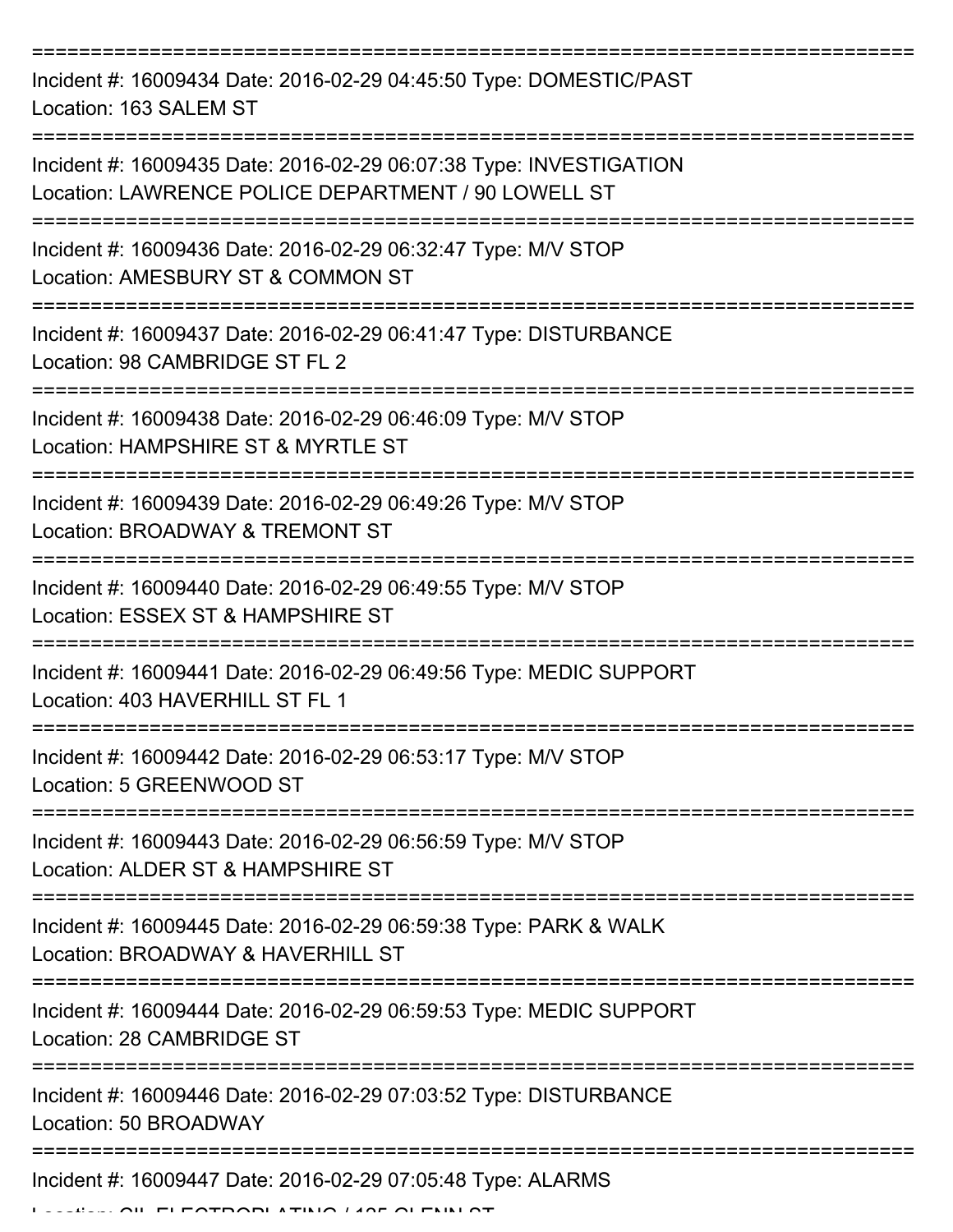| Incident #: 16009448 Date: 2016-02-29 07:25:44 Type: M/V STOP<br>Location: BROADWAY & CROSS ST       |
|------------------------------------------------------------------------------------------------------|
| Incident #: 16009449 Date: 2016-02-29 07:38:33 Type: M/V STOP<br>Location: BRADFORD ST & BROADWAY    |
| Incident #: 16009450 Date: 2016-02-29 07:46:22 Type: M/V STOP<br>Location: FALLS BRIDGE / S BROADWAY |
| Incident #: 16009451 Date: 2016-02-29 07:46:46 Type: M/V STOP<br>Location: 23 CLARKE ST              |
| Incident #: 16009452 Date: 2016-02-29 07:47:52 Type: ANIMAL COMPL<br>Location: 300 HAVERHILL ST      |
| Incident #: 16009453 Date: 2016-02-29 07:53:50 Type: M/V STOP<br>Location: HIGH ST & PLEASANT ST     |
| Incident #: 16009454 Date: 2016-02-29 07:58:15 Type: M/V STOP<br>Location: ALLSTON ST & HIGH ST      |
| Incident #: 16009455 Date: 2016-02-29 08:04:12 Type: M/V STOP<br>Location: BROADWAY & CEDAR ST       |
| Incident #: 16009456 Date: 2016-02-29 08:09:04 Type: M/V STOP<br>Location: ALLSTON ST & HIGH ST      |
| Incident #: 16009457 Date: 2016-02-29 08:13:56 Type: M/V STOP<br>Location: ALLSTON ST & HIGH ST      |
| Incident #: 16009458 Date: 2016-02-29 08:18:47 Type: ALARMS<br>Location: WRIGHT RESD, / 22 SCHOOL ST |
| Incident #: 16009459 Date: 2016-02-29 08:26:42 Type: M/V STOP<br>Location: COMMON ST & JACKSON ST    |
| Incident #: 16009460 Date: 2016-02-29 08:28:43 Type: UNWANTEDGUEST<br>Location: 7 FARLEY ST FL 1     |
| Incident #: 16009461 Date: 2016-02-29 08:40:44 Type: ALARMS                                          |

Location: BRITISH CLUB / 86 CAMBRIDGE ST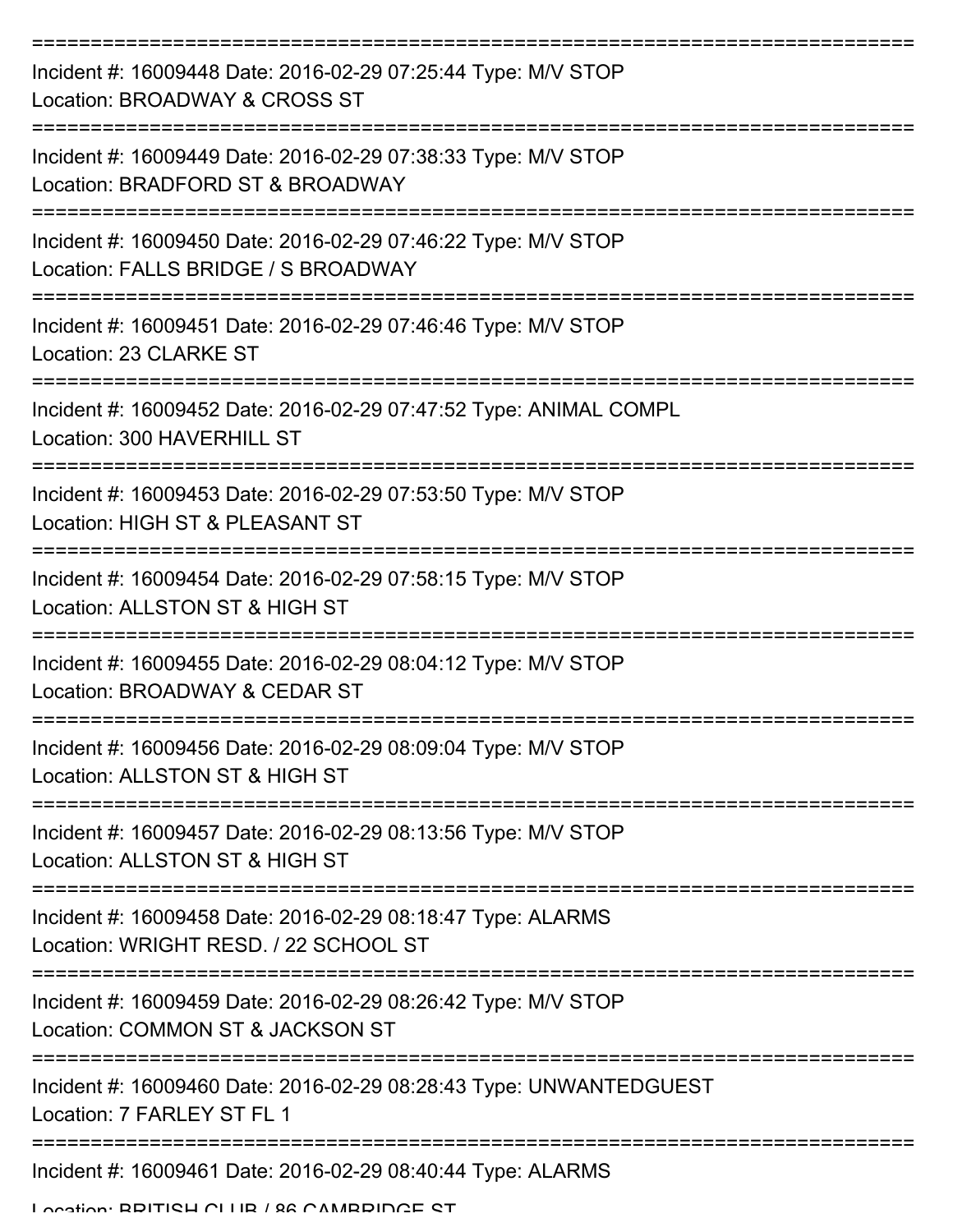| Incident #: 16009462 Date: 2016-02-29 09:15:43 Type: INVESTIGATION<br>Location: SOUTH LAWRENCE EAST SCHOOL / 165 CRAWFORD ST |
|------------------------------------------------------------------------------------------------------------------------------|
| Incident #: 16009463 Date: 2016-02-29 09:20:43 Type: ALARM/BURG<br>Location: 473 ESSEX ST #3                                 |
| Incident #: 16009464 Date: 2016-02-29 09:24:27 Type: UNWANTEDGUEST<br>Location: 71 BERKELEY ST FL 1                          |
| Incident #: 16009465 Date: 2016-02-29 09:24:29 Type: A&B D/W PAST<br>Location: 112 MARSTON ST                                |
| Incident #: 16009466 Date: 2016-02-29 09:30:33 Type: B&E/DWELL/AT<br>Location: 43 MARKET ST                                  |
| Incident #: 16009467 Date: 2016-02-29 09:38:17 Type: COURT DOC SERVE<br>Location: 24 E PLEASANT ST                           |
| Incident #: 16009468 Date: 2016-02-29 09:45:14 Type: PARK & WALK<br>Location: BRADFORD ST & BROADWAY                         |
| Incident #: 16009469 Date: 2016-02-29 09:48:50 Type: COURT DOC SERVE<br>Location: 187 NEWBURY ST                             |
| Incident #: 16009470 Date: 2016-02-29 09:56:29 Type: COURT DOC SERVE<br>Location: 69 BROMFIELD ST                            |
| Incident #: 16009471 Date: 2016-02-29 10:05:00 Type: MEDIC SUPPORT<br>Location: 353 ELM ST #511                              |
| Incident #: 16009472 Date: 2016-02-29 10:16:30 Type: MEDIC SUPPORT<br>Location: 3 GRAINGER ST                                |
| Incident #: 16009473 Date: 2016-02-29 10:21:39 Type: BUILDING CHK<br>Location: 136 WATER ST                                  |
| Incident #: 16009474 Date: 2016-02-29 10:28:27 Type: PARK & WALK<br>Location: BRADFORD ST & BROADWAY                         |
| Incident #: 16009475 Date: 2016-02-29 10:45:03 Type: INVEST CONT                                                             |

Location: 342 PROSPECT ST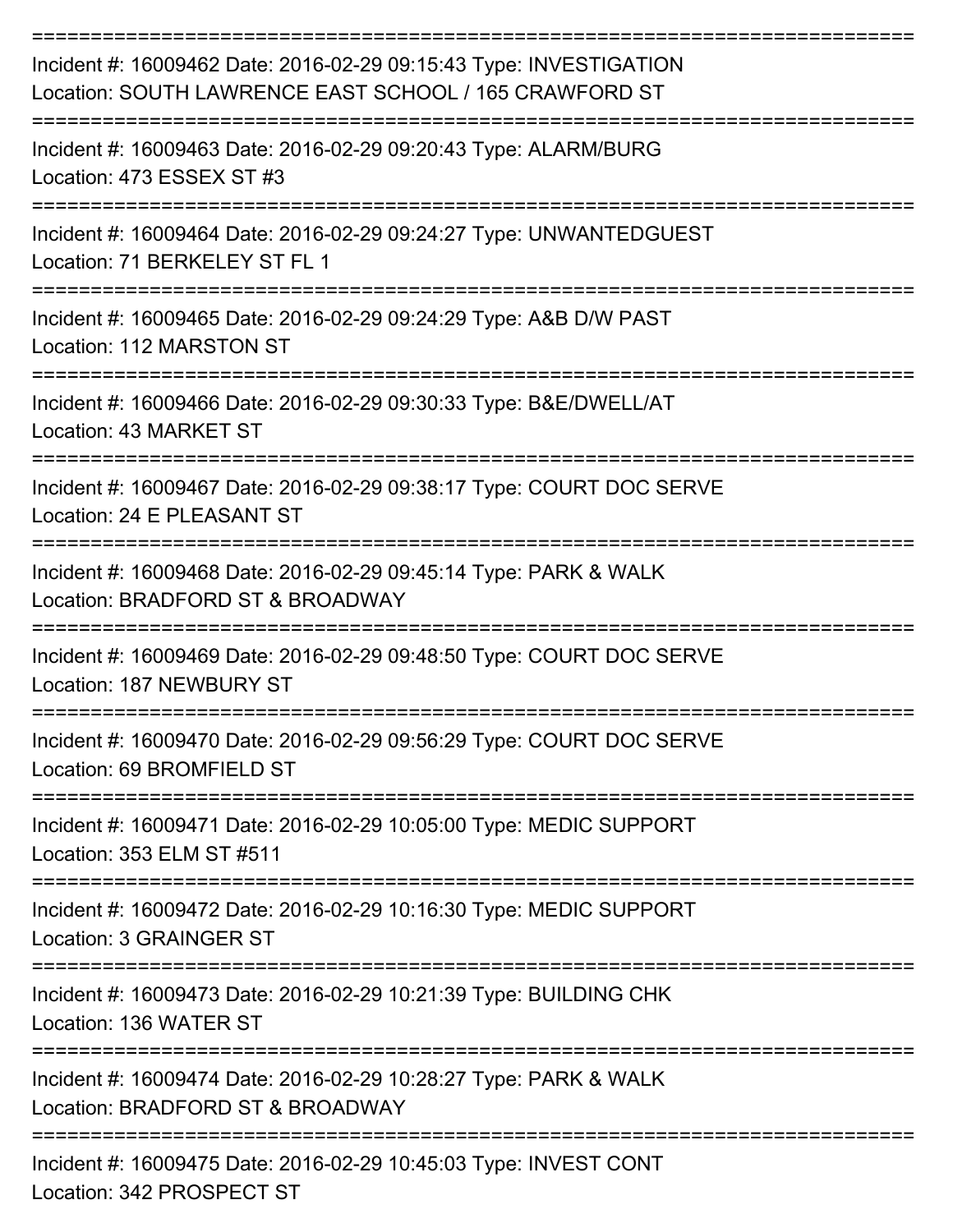| Incident #: 16009476 Date: 2016-02-29 10:50:14 Type: AUTO ACC/NO PI<br>Location: 461 HAMPSHIRE ST                                     |
|---------------------------------------------------------------------------------------------------------------------------------------|
| =====================================<br>Incident #: 16009477 Date: 2016-02-29 10:58:50 Type: INVEST CONT<br>Location: 32 LAWRENCE ST |
| Incident #: 16009478 Date: 2016-02-29 10:59:20 Type: M/V STOP<br>Location: LORING ST & SHAWSHEEN RD                                   |
| Incident #: 16009479 Date: 2016-02-29 10:59:37 Type: DISABLED MV<br>Location: CANAL ST & LAWRENCE ST                                  |
| Incident #: 16009481 Date: 2016-02-29 11:01:38 Type: MEDIC SUPPORT<br>Location: 23 SUMMIT AV                                          |
| Incident #: 16009480 Date: 2016-02-29 11:01:49 Type: M/V STOP<br>Location: PHILLIPS ST & SALEM ST                                     |
| Incident #: 16009482 Date: 2016-02-29 11:11:56 Type: M/V STOP<br>Location: 42 OSGOOD ST                                               |
| Incident #: 16009483 Date: 2016-02-29 11:13:50 Type: INVESTIGATION<br>Location: ANDOVER ST & S BROADWAY                               |
| Incident #: 16009484 Date: 2016-02-29 11:21:11 Type: M/V STOP<br>Location: GORHAM ST & S BROADWAY                                     |
| Incident #: 16009485 Date: 2016-02-29 11:23:44 Type: 209A/SERVE<br>Location: 28 HAWLEY ST                                             |
| Incident #: 16009486 Date: 2016-02-29 11:24:34 Type: M/V STOP<br>Location: HAVERHILL ST & JENNINGS ST                                 |
| Incident #: 16009487 Date: 2016-02-29 11:25:59 Type: M/V STOP<br>Location: S BROADWAY & LENOX                                         |
| Incident #: 16009488 Date: 2016-02-29 11:28:01 Type: VIO 209A<br>Location: VALLEY FORUM / 654 S UNION ST                              |
| Incident #: 16009489 Date: 2016-02-29 11:36:55 Type: B&E/PAST<br>Location: 44 CHANDLER ST                                             |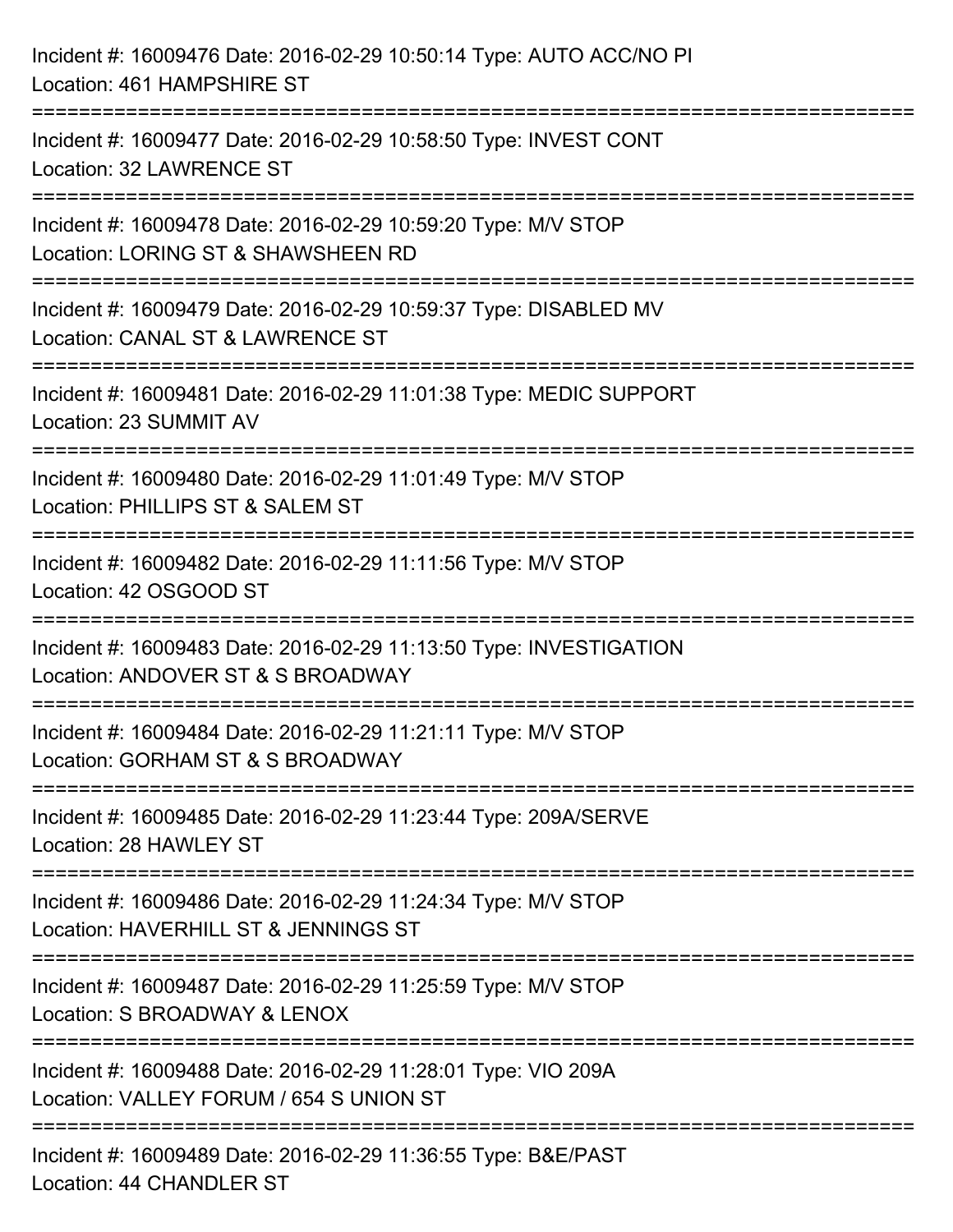| Incident #: 16009490 Date: 2016-02-29 11:41:37 Type: CK WELL BEING<br>Location: 21 SAXONIA AV                                                  |
|------------------------------------------------------------------------------------------------------------------------------------------------|
| =================================<br>Incident #: 16009491 Date: 2016-02-29 11:45:48 Type: SUS PERS/MV<br>Location: 200 COMMON ST               |
| Incident #: 16009492 Date: 2016-02-29 12:00:57 Type: COURT DOC SERVE<br>Location: 111 CAMBRIDGE ST #B                                          |
| Incident #: 16009493 Date: 2016-02-29 12:02:45 Type: MAL DAMAGE<br>Location: PUEBLO SUPERMARKET / 309 PARK ST<br>============================= |
| Incident #: 16009494 Date: 2016-02-29 12:06:00 Type: M/V STOP<br>Location: BOXFORD ST & WINTHROP AV                                            |
| Incident #: 16009495 Date: 2016-02-29 12:13:14 Type: COURT DOC SERVE<br>Location: 91 AMES ST<br>:=====================================         |
| Incident #: 16009496 Date: 2016-02-29 12:29:31 Type: M/V STOP<br>Location: 5 WINTHROP AV                                                       |
| Incident #: 16009497 Date: 2016-02-29 12:31:05 Type: LARCENY/PAST<br>Location: 8 INMAN ST                                                      |
| Incident #: 16009498 Date: 2016-02-29 12:36:11 Type: COURT DOC SERVE<br>Location: 185 NEWBURY ST                                               |
| Incident #: 16009499 Date: 2016-02-29 12:44:33 Type: MEDIC SUPPORT<br>Location: 309 PARK ST                                                    |
| Incident #: 16009500 Date: 2016-02-29 13:28:36 Type: M/V STOP<br>Location: ESSEX ST & LAWRENCE ST                                              |
| Incident #: 16009501 Date: 2016-02-29 13:35:16 Type: MEDIC SUPPORT<br>Location: 46 BRADFORD ST #3A                                             |
| Incident #: 16009502 Date: 2016-02-29 13:38:58 Type: INVESTIGATION<br>Location: BRUCE SCHOOL / 135 BUTLER ST                                   |
| Incident #: 16009503 Date: 2016-02-29 13:54:14 Type: INVESTIGATION<br>Location: BRADFORD ST & WINSLOW PL                                       |

===========================================================================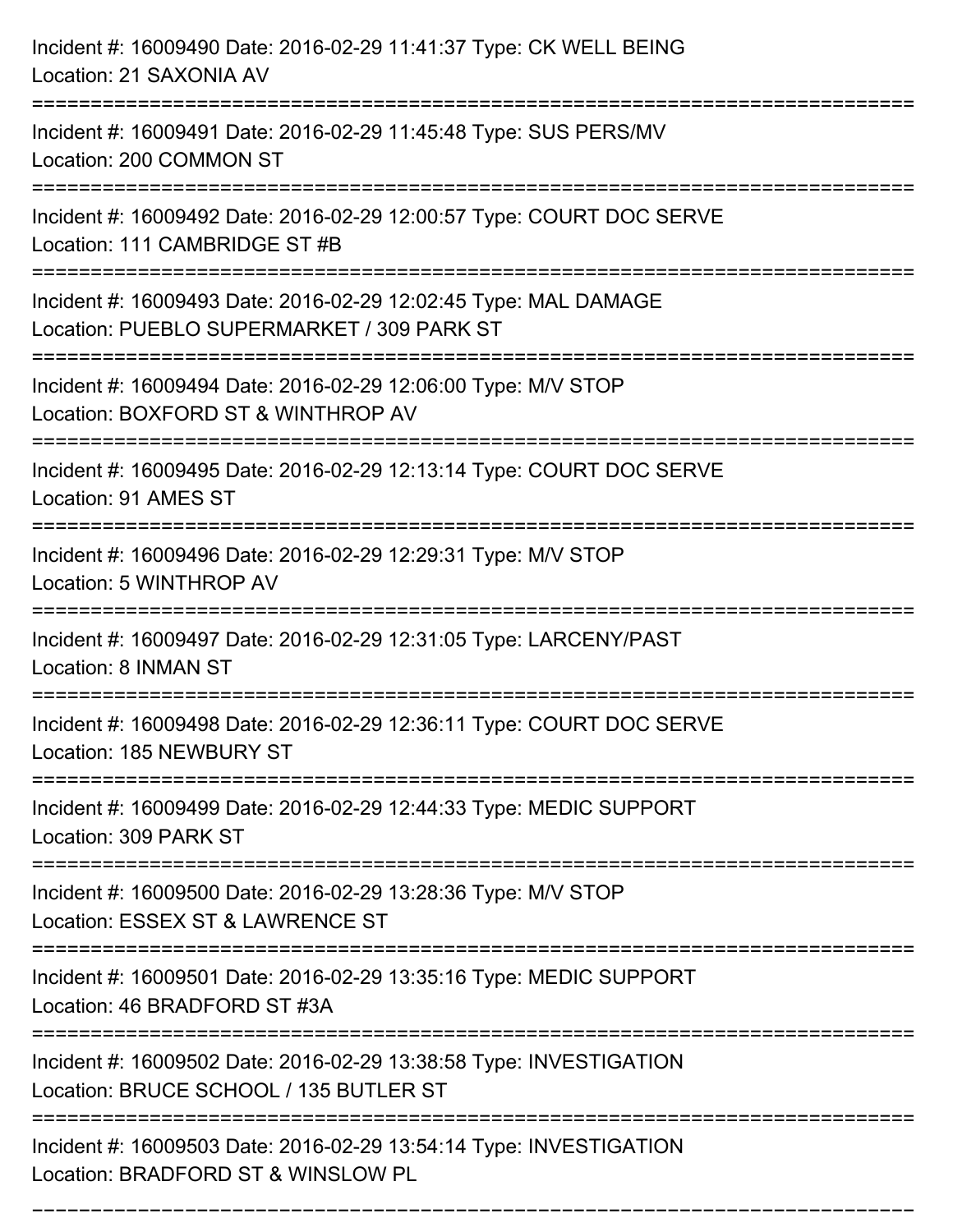| Incident #: 16009504 Date: 2016-02-29 14:13:12 Type: COURT DOC SERVE<br>Location: 119 MARSTON ST                                                 |
|--------------------------------------------------------------------------------------------------------------------------------------------------|
| Incident #: 16009505 Date: 2016-02-29 14:15:28 Type: COURT DOC SERVE<br>Location: 60 MYRTLE ST                                                   |
| Incident #: 16009506 Date: 2016-02-29 14:17:05 Type: DISTURBANCE<br>Location: NEW YORK NAILS / 249 BROADWAY<br>================================= |
| Incident #: 16009507 Date: 2016-02-29 14:25:33 Type: MEDIC SUPPORT<br>Location: 237 JACKSON ST                                                   |
| Incident #: 16009509 Date: 2016-02-29 14:28:59 Type: 209A/SERVE<br>Location: 90 LOWELL ST                                                        |
| Incident #: 16009508 Date: 2016-02-29 14:31:46 Type: ALARM/BURG<br>Location: 29 GRAFTON ST                                                       |
| Incident #: 16009510 Date: 2016-02-29 14:43:03 Type: MEDIC SUPPORT<br>Location: LAWRENCE HIGH SCHOOL / 70 N PARISH RD                            |
| Incident #: 16009511 Date: 2016-02-29 14:49:45 Type: MAN DOWN<br>Location: 20 AVON ST                                                            |
| Incident #: 16009512 Date: 2016-02-29 14:50:00 Type: B&E/PAST<br>Location: 161 PARK ST FL 2                                                      |
| Incident #: 16009513 Date: 2016-02-29 14:54:07 Type: ALARM/BURG<br>Location: 77 EXETER ST                                                        |
| Incident #: 16009514 Date: 2016-02-29 14:59:40 Type: THREATS<br>Location: 77 EXETER ST                                                           |
| Incident #: 16009515 Date: 2016-02-29 15:01:12 Type: HIT & RUN M/V<br>Location: CAMBRIDGE ST & WINTHROP AV                                       |
| Incident #: 16009516 Date: 2016-02-29 15:09:32 Type: MEDIC SUPPORT<br>Location: HAVERHILL ST & JACKSON ST                                        |
| Incident #: 16009517 Date: 2016-02-29 15:17:53 Type: LARCENY/PAST<br>Location: ARLINGTON SCHOOL / 150 ARLINGTON ST                               |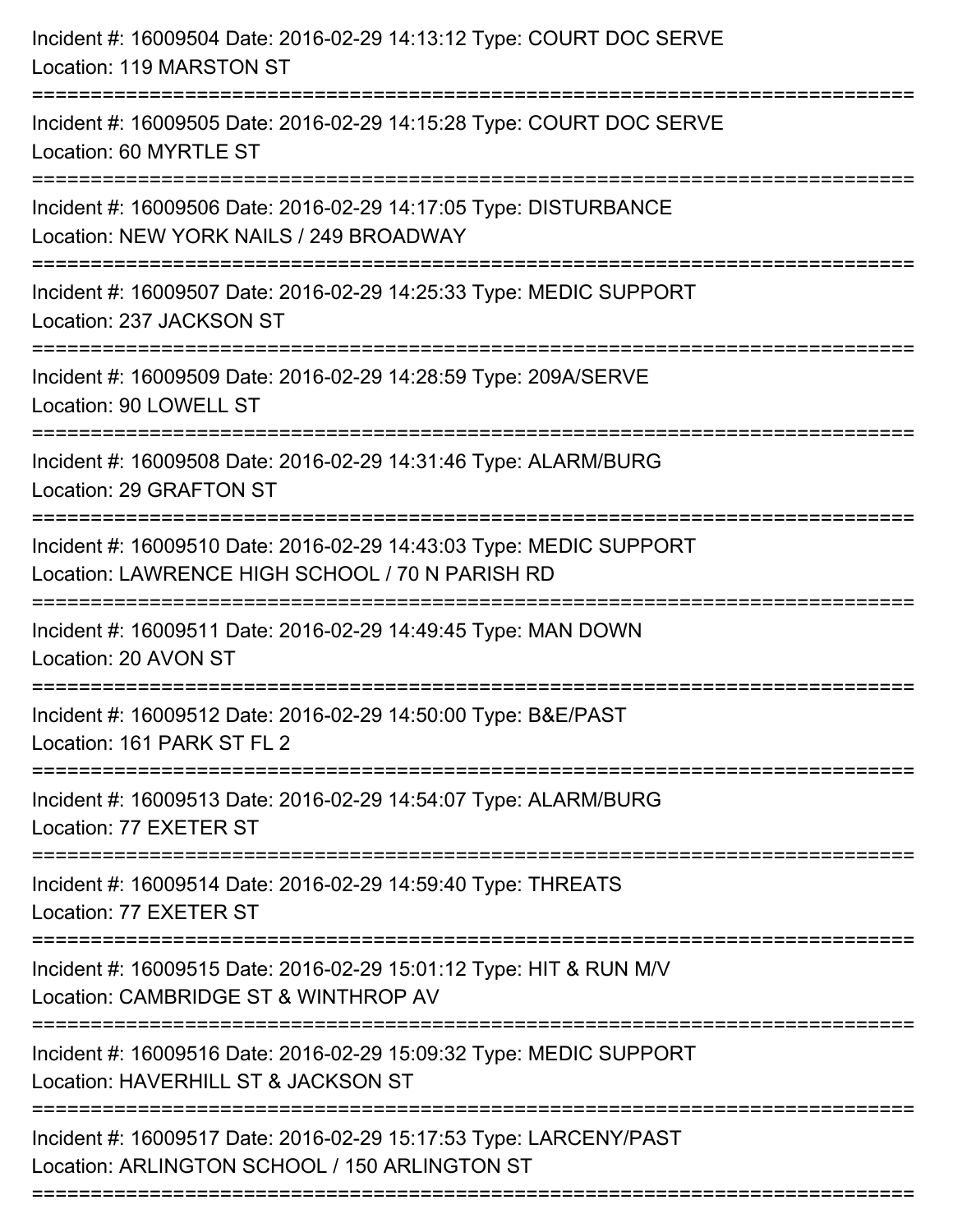Location: BYRON AV & COLUMBUS AV =========================================================================== Incident #: 16009519 Date: 2016-02-29 15:35:41 Type: AUTO ACC/NO PI Location: 51 SWAN ST =========================================================================== Incident #: 16009520 Date: 2016-02-29 15:49:40 Type: AUTO ACC/NO PI Location: ARLINGTON ST & TENNEY ST =========================================================================== Incident #: 16009521 Date: 2016-02-29 16:04:37 Type: HIT & RUN M/V Location: BERKELEY ST & JACKSON ST =========================================================================== Incident #: 16009522 Date: 2016-02-29 16:19:05 Type: HIT & RUN M/V Location: 1 MILL ST =========================================================================== Incident #: 16009523 Date: 2016-02-29 16:31:42 Type: LARCENY/PAST Location: 2 W LAUREL ST =========================================================================== Incident #: 16009524 Date: 2016-02-29 16:37:44 Type: AUTO ACC/NO PI Location: 59 MYRTLE ST =========================================================================== Incident #: 16009525 Date: 2016-02-29 16:42:22 Type: SHOTS FIRED Location: 83 BROOKFIELD ST =========================================================================== Incident #: 16009526 Date: 2016-02-29 16:50:39 Type: AUTO ACC/NO PI Location: 177 SARATOGA ST =========================================================================== Incident #: 16009527 Date: 2016-02-29 17:06:54 Type: MV/BLOCKING Location: 101 FOSTER ST =========================================================================== Incident #: 16009528 Date: 2016-02-29 17:08:33 Type: KEEP PEACE Location: 304 LOWELL ST =========================================================================== Incident #: 16009529 Date: 2016-02-29 17:16:47 Type: NOISE ORD Location: BAILEY ST & SHAWSHEEN RD =========================================================================== Incident #: 16009530 Date: 2016-02-29 17:19:54 Type: M/V STOP Location: 205 BROADWAY =========================================================================== Incident #: 16009531 Date: 2016-02-29 17:25:05 Type: MEDIC SUPPORT Location: 25 MARSTON ST #105 ===========================================================================

Incident #: 16009533 Date: 2016 02 29 17:30:27 Date: 2016 02 17:30:27 Type: Medicine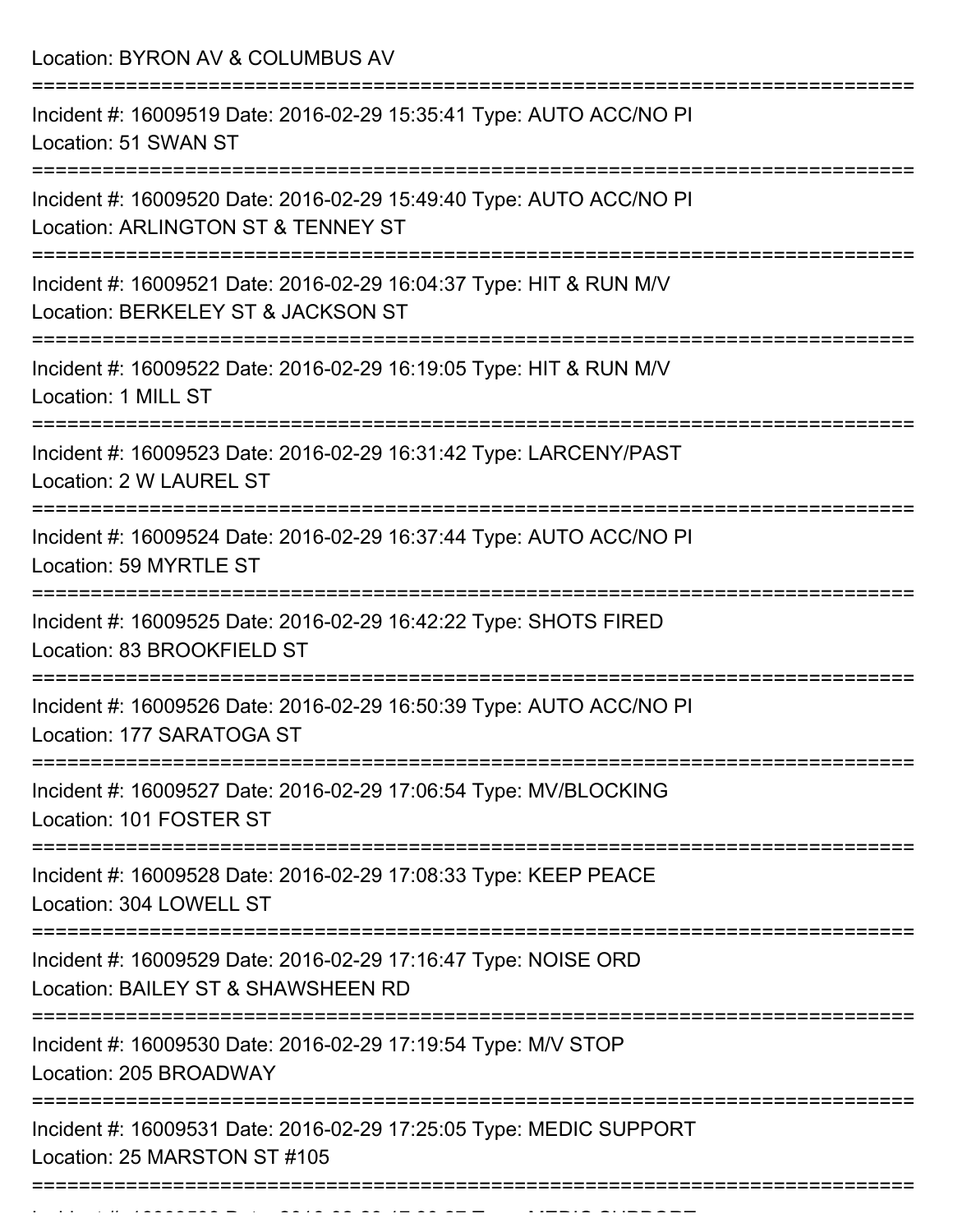Location: 18 FRANKLIN ST #405

| Incident #: 16009532 Date: 2016-02-29 17:31:14 Type: M/V STOP<br>Location: 606 ANDOVER ST                          |
|--------------------------------------------------------------------------------------------------------------------|
| Incident #: 16009534 Date: 2016-02-29 17:49:20 Type: MEDIC SUPPORT<br>Location: 65 BUNKERHILL ST #3                |
| Incident #: 16009535 Date: 2016-02-29 17:52:36 Type: M/V STOP<br>Location: COMMON ST & HAMPSHIRE ST                |
| Incident #: 16009536 Date: 2016-02-29 18:00:56 Type: SPECIAL CHECK<br>Location: 4 MEDFORD ST                       |
| Incident #: 16009537 Date: 2016-02-29 18:04:22 Type: MEDIC SUPPORT<br>Location: 233 JACKSON ST #1                  |
| Incident #: 16009538 Date: 2016-02-29 18:10:03 Type: HIT & RUN M/V<br>Location: 19 W DALTON ST                     |
| Incident #: 16009539 Date: 2016-02-29 18:29:35 Type: AUTO ACC/PI<br>Location: AMESBURY ST & COMMON ST              |
| Incident #: 16009540 Date: 2016-02-29 18:36:48 Type: UNWANTEDGUEST<br>Location: TEDESCI / S UNION ST & WINTHROP AV |
| Incident #: 16009541 Date: 2016-02-29 18:40:56 Type: A&B PAST<br>Location: 1 GENERAL ST                            |
| Incident #: 16009542 Date: 2016-02-29 18:47:03 Type: M/V STOP<br>Location: GARDEN ST & UNION ST                    |
| Incident #: 16009543 Date: 2016-02-29 18:53:58 Type: DOMESTIC/PROG<br>Location: 121 UNION ST #5                    |
| Incident #: 16009544 Date: 2016-02-29 19:05:53 Type: AUTO ACC/NO PI<br>Location: YMCA / 40 LAWRENCE ST             |
| Incident #: 16009545 Date: 2016-02-29 19:24:47 Type: ALARM/BURG<br>Location: 151 ESSEX ST                          |
|                                                                                                                    |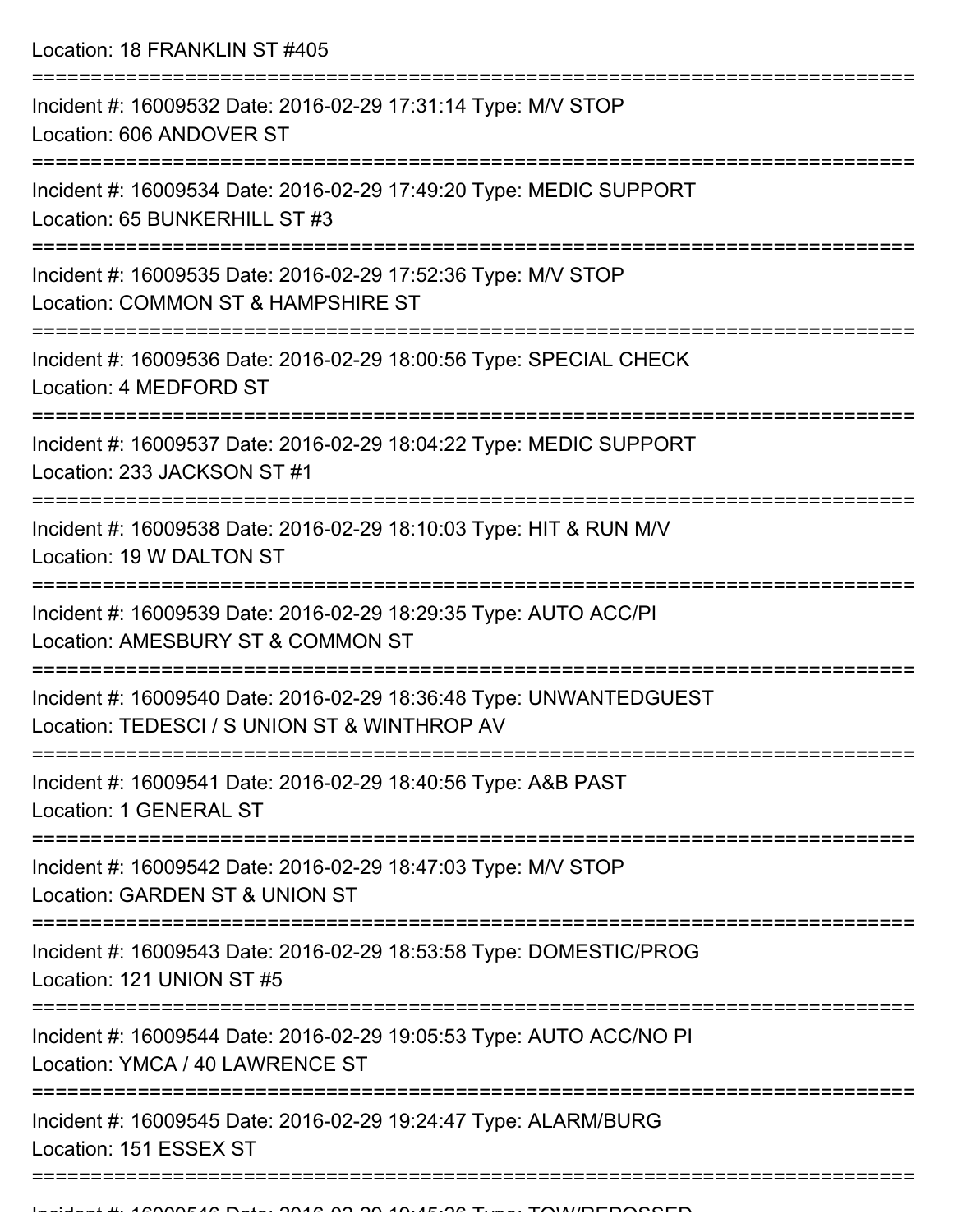| Location: 381 HAMPSHIRE ST                                                                                              |
|-------------------------------------------------------------------------------------------------------------------------|
| Incident #: 16009547 Date: 2016-02-29 19:53:03 Type: INVEST CONT<br>Location: 334 LOWELL ST                             |
| Incident #: 16009549 Date: 2016-02-29 19:53:33 Type: KEEP PEACE<br>Location: 1 GENERAL ST                               |
| Incident #: 16009548 Date: 2016-02-29 19:53:40 Type: DOMESTIC/PROG<br>Location: 18 DAISY ST #307                        |
| Incident #: 16009550 Date: 2016-02-29 20:09:30 Type: MEDIC SUPPORT<br>Location: 235 BROADWAY #7                         |
| Incident #: 16009551 Date: 2016-02-29 20:13:46 Type: SPECIAL CHECK<br>Location: 187 BROADWAY                            |
| Incident #: 16009552 Date: 2016-02-29 20:14:21 Type: SUS PERS/MV<br>Location: DAISY ST & HOLLY ST                       |
| :===================<br>Incident #: 16009553 Date: 2016-02-29 20:19:34 Type: NOISE ORD<br>Location: 121 JACKSON ST FL 1 |
| Incident #: 16009554 Date: 2016-02-29 20:22:23 Type: MEDIC SUPPORT<br>Location: 90 BEACON ST #10                        |
| Incident #: 16009555 Date: 2016-02-29 20:39:26 Type: AUTO ACC/PI<br>Location: 212 BRUCE ST                              |
| Incident #: 16009556 Date: 2016-02-29 20:43:37 Type: M/V STOP<br>Location: CANAL ST & HAMPSHIRE ST                      |
| Incident #: 16009557 Date: 2016-02-29 20:45:56 Type: MEDIC SUPPORT<br>Location: 32 BOWDOIN ST #FRONT FL 2               |
| Incident #: 16009558 Date: 2016-02-29 20:50:38 Type: MEDIC SUPPORT<br>Location: 164 EXCHANGE ST FL 2                    |
| Incident #: 16009559 Date: 2016-02-29 21:13:43 Type: KEEP PEACE<br>Location: 45 BROMFIELD ST FL 3                       |
| $Incidont #: 16000660 \text{ Dato}: 2016.02.20.21:24:52 \text{ Tuno}: MM/ZTOD$                                          |

Incident #: 16009560 Date: 2016-02-29 21:24:53 Type: M/V STOP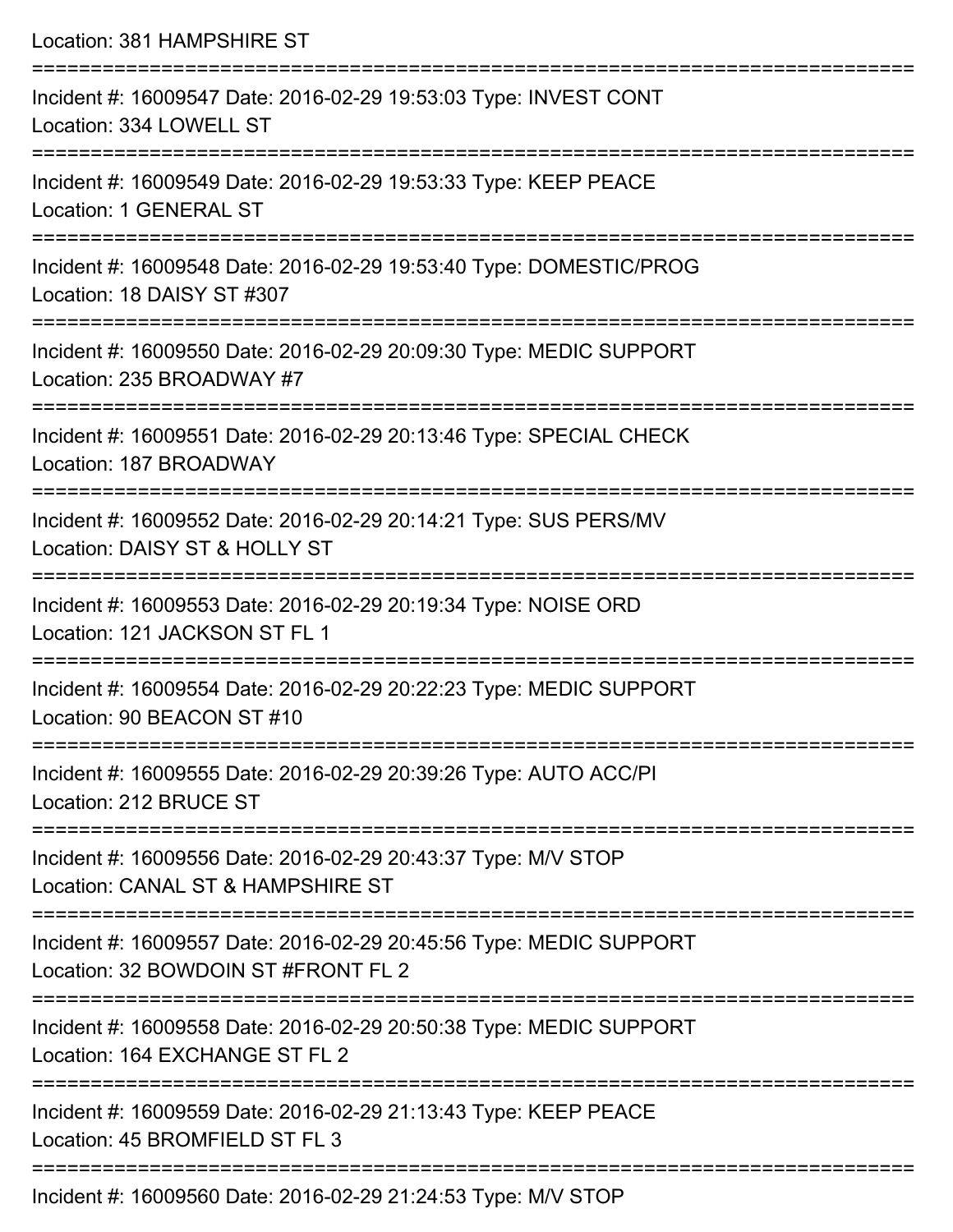| Incident #: 16009561 Date: 2016-02-29 21:26:22 Type: M/V STOP<br>Location: HAVERHILL ST & MARGIN ST           |
|---------------------------------------------------------------------------------------------------------------|
| Incident #: 16009562 Date: 2016-02-29 21:28:04 Type: M/V STOP<br>Location: HAVERHILL ST & MARGIN ST           |
| Incident #: 16009563 Date: 2016-02-29 21:35:55 Type: MEDIC SUPPORT<br>Location: 64 MAGINNIS AV                |
| Incident #: 16009564 Date: 2016-02-29 21:40:23 Type: M/V STOP<br>Location: HAMPSHIRE ST & MARION AV           |
| Incident #: 16009565 Date: 2016-02-29 21:45:43 Type: M/V STOP<br>Location: HAMPSHIRE ST & MARION AV           |
| Incident #: 16009566 Date: 2016-02-29 21:50:29 Type: TENANT PROB<br>Location: DAYBREAK / 19 WINTER ST         |
| Incident #: 16009567 Date: 2016-02-29 21:55:58 Type: M/V STOP<br>Location: 353 HAMPSHIRE ST<br>=========      |
| Incident #: 16009568 Date: 2016-02-29 21:59:29 Type: ALARM/BURG<br>Location: WEATHERBEE SCHOOL / 75 NEWTON ST |
| Incident #: 16009569 Date: 2016-02-29 22:03:59 Type: M/V STOP<br>Location: BAILEY ST & PARKER ST              |
| Incident #: 16009570 Date: 2016-02-29 22:07:36 Type: SHOPLIFTING<br>Location: DOLLAR TREE / 138 S BROADWAY    |
| Incident #: 16009571 Date: 2016-02-29 22:20:43 Type: M/V STOP<br>Location: ANDOVER ST & BEACON AV             |
| Incident #: 16009572 Date: 2016-02-29 22:24:33 Type: ASSSIT OTHER PD<br>Location: 149 LAWRENCE ST             |
| Incident #: 16009573 Date: 2016-02-29 22:30:32 Type: M/V STOP<br>Location: BOWDOIN ST & BROOKFIELD ST         |
| Incident #: 16009574 Date: 2016-02-29 22:33:07 Type: NOISE ORD                                                |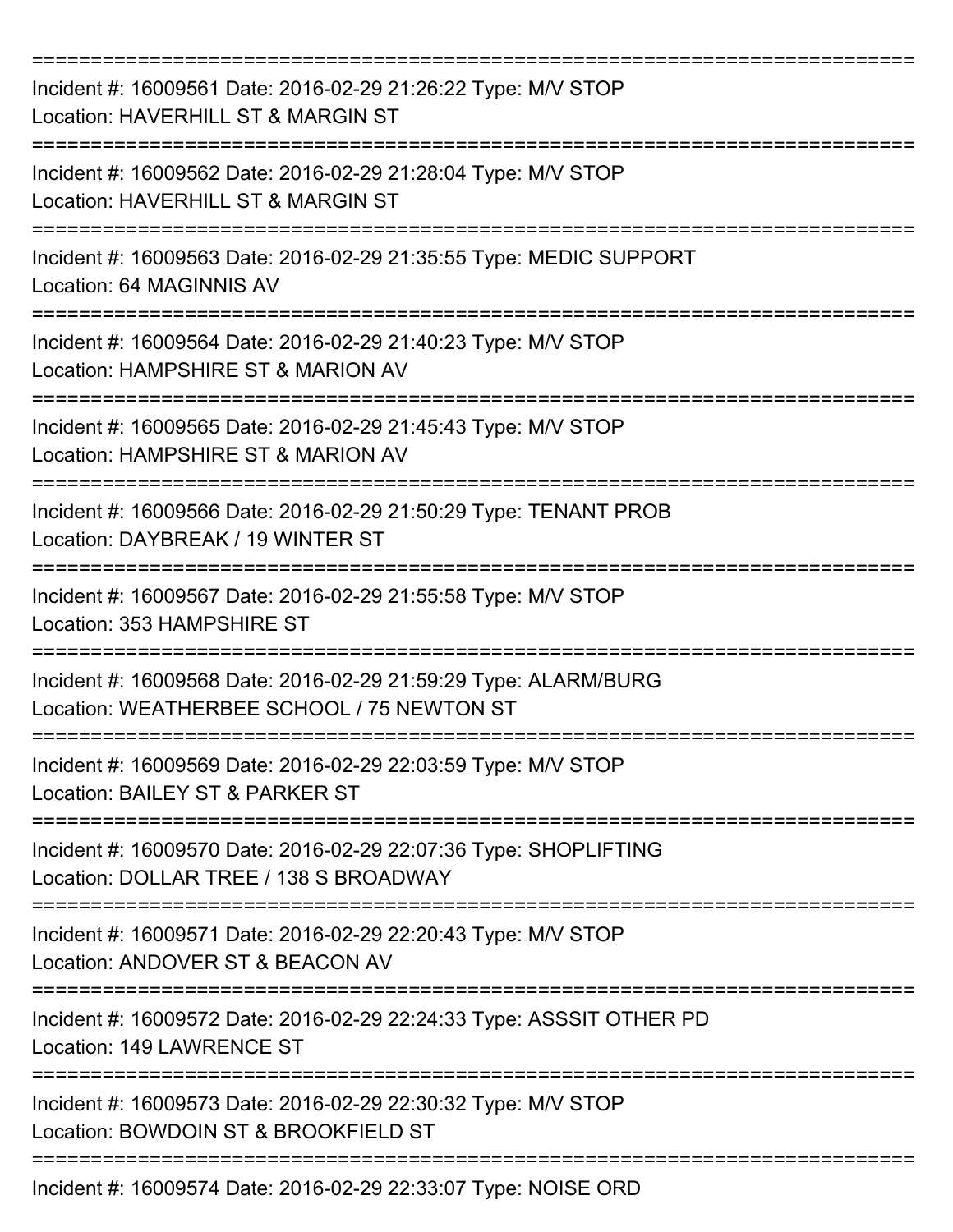| Incident #: 16009575 Date: 2016-02-29 22:34:33 Type: M/V STOP<br>Location: FRANKLIN ST & HAVERHILL ST      |
|------------------------------------------------------------------------------------------------------------|
| Incident #: 16009576 Date: 2016-02-29 22:37:51 Type: M/V STOP<br>Location: BOWDOIN ST & BROOKFIELD ST      |
| Incident #: 16009577 Date: 2016-02-29 22:41:21 Type: M/V STOP<br>Location: EXETER ST & WINTHROP AV         |
| Incident #: 16009578 Date: 2016-02-29 22:42:09 Type: 911 HANG UP<br>Location: 15 HALL ST #FRONT            |
| Incident #: 16009579 Date: 2016-02-29 22:44:19 Type: M/V STOP<br>Location: 202 BOXFORD ST                  |
| Incident #: 16009580 Date: 2016-02-29 22:44:25 Type: 209A/VIOLATION<br>Location: 6 ADAMS ST                |
| Incident #: 16009582 Date: 2016-02-29 22:46:12 Type: ROBBERY PAST<br>Location: 48 BRADFORD ST              |
| ==========<br>Incident #: 16009581 Date: 2016-02-29 22:46:37 Type: NOISE ORD<br>Location: 37-39 BOWDOIN ST |
| Incident #: 16009583 Date: 2016-02-29 22:49:42 Type: M/V STOP<br>Location: 26 CAMBRIDGE ST                 |
| Incident #: 16009584 Date: 2016-02-29 22:52:31 Type: M/V STOP<br>Location: 38 TREMONT ST                   |
| Incident #: 16009586 Date: 2016-02-29 22:56:03 Type: MEDIC SUPPORT<br>Location: 435 BROADWAY #4 FL 1       |
| Incident #: 16009585 Date: 2016-02-29 22:56:55 Type: SUS PERS/MV<br>Location: 18 DAISY ST #307             |
| Incident #: 16009587 Date: 2016-02-29 23:06:41 Type: M/V STOP<br>Location: ABBOTT ST & OSGOOD ST           |
| Incident #: 16009588 Date: 2016-02-29 23:11:44 Type: M/V STOP                                              |